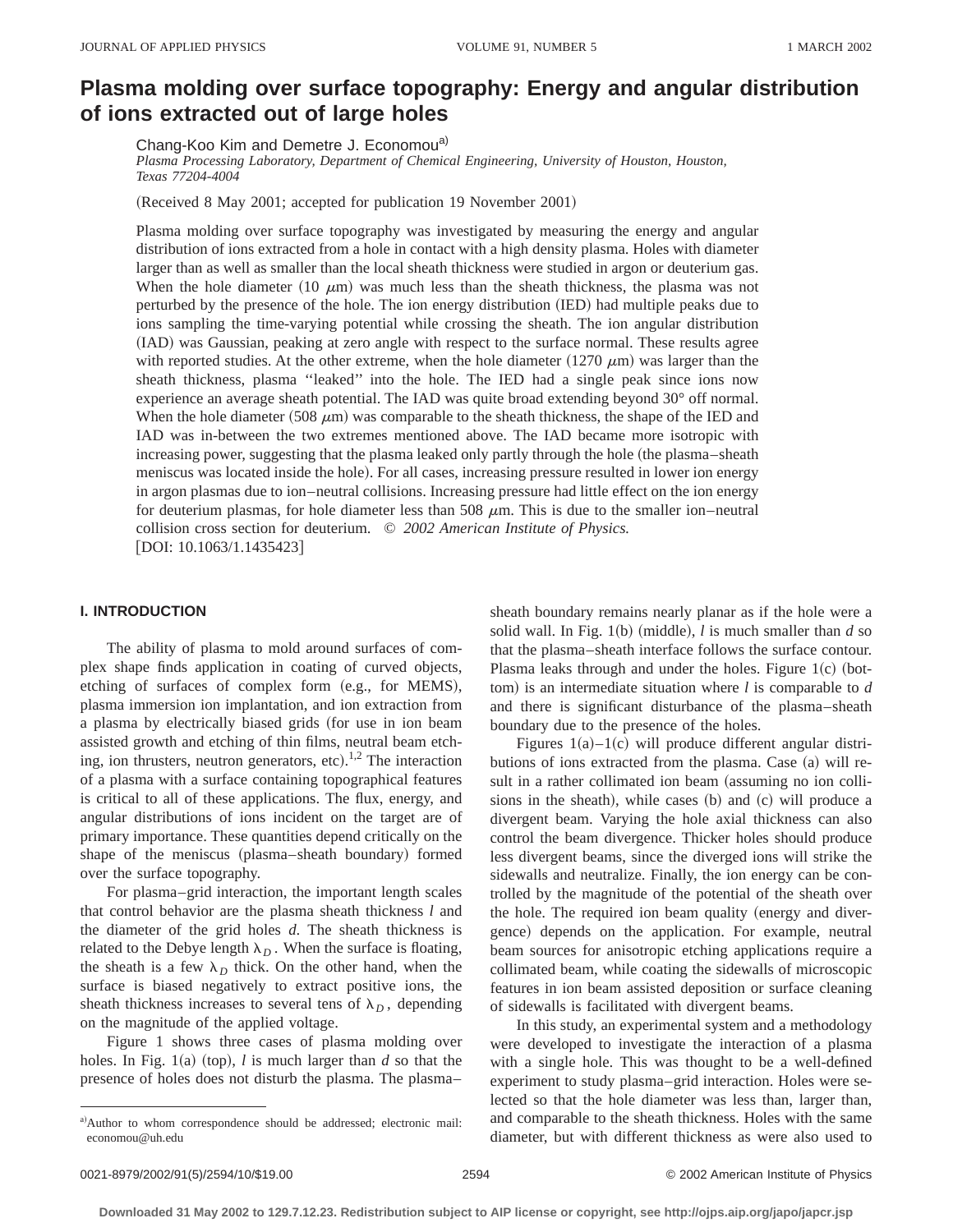

FIG. 1. Schematic of plasma molding over holes: (a) sheath thickness *l* is larger than hole diameter  $d$ ; (b)  $l$  is smaller than  $d$ ; and (c)  $l$  is comparable to *d*.

investigate the effect of the hole aspect ratio. Experiments were conducted in both argon and deuterium plasmas.

Measurements of the energy and angular distributions of ions extracted from a plasma through a hole that intentionally perturbs the plasma (a hole with diameter greater than the sheath thickness) have not been reported.

## **II. EXPERIMENT**

## **A. Plasma source**

An inductively coupled high-density plasma  $(Fig. 2)$  was used based on an earlier design by Chen.<sup>2</sup> The gas being discharged (argon or deuterium) was introduced from the top and was regulated using a mass flow controller (Unit Instruments, UFC-1400A). The pressure in the plasma source was monitored by a capacitance manometer (MKS, Baratron 622) A), and was varied from 5 to 50 mTorr for argon and 10 to  $50$  mTorr for deuterium. A radio frequency  $(rf)$  circuit and a matching network were attached to the air side of the 6 in. ConFlat™ flange holding the source. The plasma was ignited in a ceramic tube  $(Al_2O_3)$  1.25 in. in inner diameter and 3.25 in. in length, by applying 13.56 MHz rf power (ENI Power) Systems, OEM-6AM-1-B) to a three-turn coil through the matching network. The matching network consisted of two variable capacitors  $(5–500 \text{ pF})$  connected to the rf power supply in series and parallel, respectively. The induction coil was cooled by de-ionized water at  $\sim$  19 °C, circulated by a chiller (Neslab Instruments Inc.,  $HX-200$ ), to prevent over-



FIG. 2. Schematic of the rf inductively coupled plasma source. Point A is where a Langmuir probe was located to measure bulk plasma parameters. Point B is where the sheath is formed over the hole.

heating of the coil. A 0.5 in. diam sapphire window on the top of the plasma source allowed visual inspection of the plasma.

Ions could be accelerated by a beam acceleration electrode (aluminum) attached to the top portion of the plasma source. The plasma potential could be controlled by a variable air capacitor connected to the beam acceleration electrode through an inductor. This boundary-driven plasma potential has been used for producing neutralized plasma beams.<sup>2,3</sup> A high voltage divider probe (Tektronix) was used to measure the voltage on the beam acceleration electrode (called "boundary voltage" hereafter). The peak value of the boundary voltage could be varied from  $-250$  to  $+150$  V with respect to ground. During the experiments reported herein, the boundary voltage was set to its minimum value (less than  $\pm 10$  V) at each power and pressure condition.

A copper pump ring with six slits (to allow gas flow) was attached to the bottom of the plasma source. A copper mounting ring was attached to this pump ring to hold in place a grounded stainless steel plate with a hole and the ion analyzer. The source was equipped with a Langmuir probe to measure bulk plasma parameters such as plasma density and electron temperature.

The plasma source was mounted on an ultrahigh vacuum (UHV) chamber with a 6 in. ConFlat<sup>™</sup> flange. The UHV chamber was pumped by a  $300 \frac{1}{s}$  turbomolecular pump (Alcatel, 5401CP), backed by a two-stage rotary mechanical pump (Edwards, E2M40). The pressures in the UHV chamber and in the foreline were measured by a nude ionization gauge (Granville–Phillips, BA type) and a thermocouple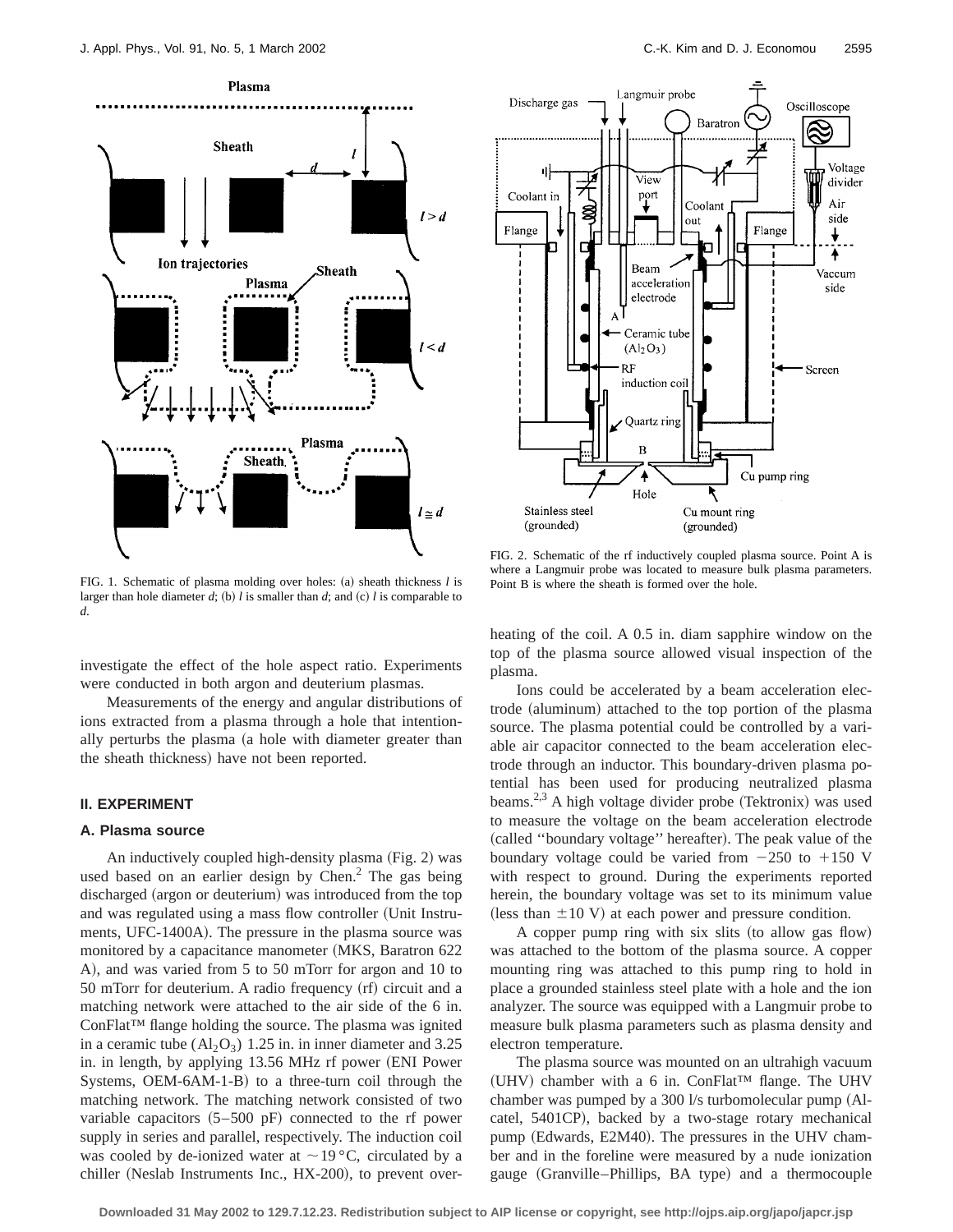gauge (Granville-Phillips, 27006), respectively, and were monitored on a vacuum gauge controller (Granville-Phillips, 307). During experiments (with gas flowing into the plasma source), a pressure of about  $1 \times 10^{-5}$  Torr was routinely achieved in the UHV chamber.

The experimental strategy was as follows:

~1! measure the plasma density and electron temperature by the Langmuir probe to estimate the sheath thickness,

(2) choose the hole diameter based on the sheath thickness, and

~3! measure the flux, energy and angular distributions of ions for the cases where the hole diameter is much less than, comparable to, and larger than the sheath thickness, and for different hole aspect ratios.

Several different holes were used. A 10  $\mu$ m diam hole was made by laser drilling of a 2.5  $\mu$ m thick nickel foil attached on the stainless steel plate (National Aperture, Inc.). 508  $\mu$ m and 1270  $\mu$ m diam holes were directly drilled on a  $254 \mu m$  thick stainless steel plate (Spectralytics). These holes represent cases where the hole diameter is much smaller than the sheath thickness (10  $\mu$ m), larger than the sheath thickness (1270  $\mu$ m), or comparable to the sheath thickness  $(508 \mu m)$ . Experiments were also conducted with holes having the same diameter of 127  $\mu$ m, but with different thickness, namely 25.4 and 254  $\mu$ m.

## **B. Ion analyzer**

A gridded retarding field ion analyzer $4-9$  was used to measured both the energy and angular distributions of ions striking the grounded electrode (Fig. 3). The analyzer was almost identical to that used at Sandia National Laboratory, $4-7$  with small modifications for our purpose. The analyzer consisted of three screens and 11 annular current collecting electrodes. All screens and collecting electrodes were shaped as part of concentric hemispheres centered at the hole. The collecting electrodes were electrically isolated by epoxy, so that each electrode was  $2^{\circ}-3^{\circ}$  wide. The hemispherical screens were mounted on stainless steel screen holders by holding the screens between a hemispherical brass mandrel and the screen holders, and spot welding them following Taylor.<sup>10</sup> The top screen (closest to the hole) and the bottom screen (closest to the collecting electrodes) were  $50$  wires/in.  $(90\%$  transparency) with  $0.001$  in. wire diameter and 0.019 in. square openings. The middle screen was 100 wires/in.  $(81\%$  transparency) with 0.001 in. wire diameter and 0.009 in. square openings. All screens were made of stainless steel (Unique Wire Weaving Co, Inc.). The ion analyzer assembly produced a distance of 1.1 in. from the hole to the collecting electrodes. The top screen was grounded to create a field-free region between the hole and the ion analyzer to preserve the ion path after ions penetrated through the hole. The bottom screen was biased at  $-90$  V to repel electrons from the plasma and also repel secondary electrons emitted from the collecting electrodes.

To obtain the ion energy distributions, the middle screen was swept from  $0$  (ground) to positive voltages at intervals of 1 V until the measured current was zero. Only ions with



FIG. 3. Schematic of the ion analyzer for measuring energy and angular distributions of ions. The collecting electrodes and the screens were sections of concentric hemispheres having their center at the hole.

energies greater than the middle screen potential would pass through the screen and be detected by the collecting electrodes. Five current measurements were taken at each voltage on the middle screen and averaged to obtain each data point. The ion energy distribution function was obtained by differentiating the current at the collecting electrodes with respect to voltage on the middle screen. The current at zero voltage to the middle screen allows one to measure the total ion flux. The total ion flux was obtained by dividing the total current by the hole area after the transmissions of the screens were accounted for, i.e., the measured current was divided by  $0.9 \times 0.9 \times 0.81$ .

Assuming perfectly flat screens, the energy resolution  $(\Delta E/E)$  of an ion analyzer is limited by the finite hole size of the middle screen and the distance between the middle screen and the adjacent screens. Sakai and Katsumata<sup>11</sup> studied the influence of geometrical factors on the energy resolution of a retarding field electrostatic analyzer made of three screens. Based on their results and the geometrical parameters of the ion analyzer used in this work, the energy resolution was estimated to be about 3%–4%.

To obtain the ion angular distributions, the middle screen was set to 0 V to allow all ions to reach the collecting electrodes. An ion will hit one of the collecting electrodes according to its angle coming out of the hole. Thus, measurement of the ion current at each collecting electrode gave the ion angular distribution. Five current measurements were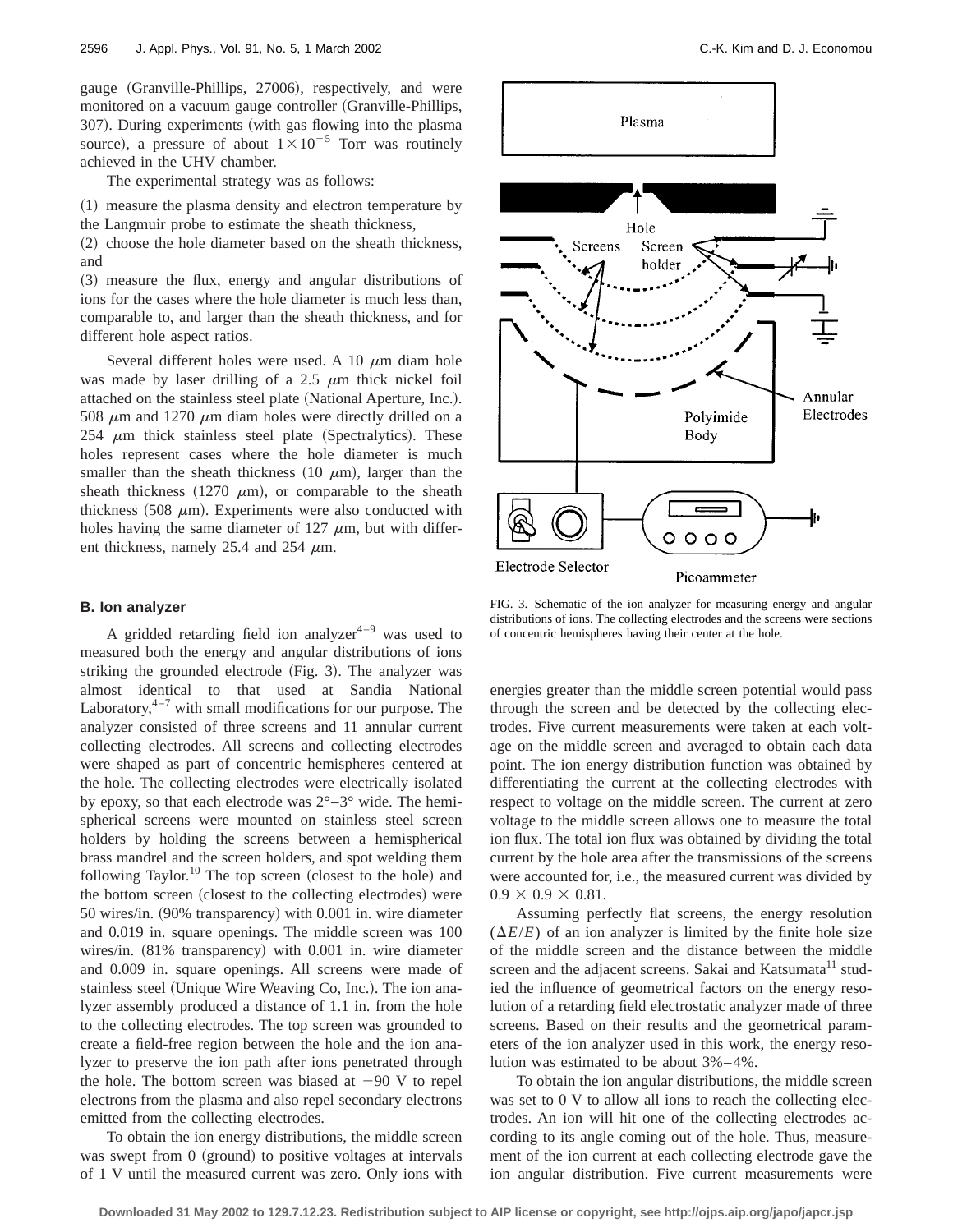taken at each electrode and averaged to obtain each data point.

Due to the finite thickness of the hole, an ion incident normal to the hole plane ''sees'' a greater opening than an ion approaching at an off normal angle. This effect was corrected following Liu *et al.*<sup>12</sup> The correction was applied for the 10  $\mu$ m diam hole only, since the work of Liu *et al.* assumes that the plasma–sheath boundary remains planar (no plasma disturbance).

Voltages on the bottom and the middle screen were applied by HP  $(6209)$  and Kepco  $(BHK 500-0.4MG)$  dc power supplies, respectively. Currents at the collecting electrodes were measured by a picoammeter (Keithley,  $485$ ). The dc power supplies and the picoammeter were controlled by a National Instruments PCI general purpose interface bus (GPIB) using LABVIEW 5.1 for Windows.

## **III. RESULTS AND DISCUSSION**

#### **A. Sheath thickness versus hole diameter**

Experiments were conducted over the pressure range of 5–50 mTorr and 10–50 mTorr for argon and deuterium plasmas, respectively. The power range was 200–600 W for both plasmas. The reported power is a nominal value and not necessarily the true power dissipated in the plasma, i.e., power losses in the coil are included. Electron temperature and bulk plasma density were estimated by Langmuir probe measurements. Electron temperatures were in the range of 3.2–6.9 and 3.1–5.0 eV for argon and deuterium plasmas, respectively, over the power and pressure range employed. The electron temperature was nearly independent of power, and increased with decreasing gas pressure in both argon and deuterium plasmas. These results are similar to other studies in inductively coupled plasmas. $13-15$ 

Using Laframboise's theory<sup>16</sup> to analyze the Langmuir probe data, it was found that plasma density was in the range of  $1.4 \times 10^{11} - 3.2 \times 10^{12}$  cm<sup>-3</sup> and  $2.9 \times 10^{10} - 3.0 \times 10^{11}$  $\text{cm}^{-3}$  in argon and deuterium plasmas, respectively, over the power and pressure range applied in this work. Bulk plasma densities increased both with power and pressure in both argon and deuterium plasmas. This behavior also agrees with other studies in inductively coupled plasmas.13–15 Anderson *et al.*<sup>17</sup> measured the plasma density in deuterium and argon plasmas in a capacitively coupled discharge and they also found a higher plasma density in argon plasma.

Ion fluxes measured with a 10  $\mu$ m diam hole (no plasma disturbance) allow one to estimate the ion density at the sheath edge over the hole using the Bohm criterion. The plasma density at the sheath edge over the hole was in the range of  $2.2 \times 10^{10} - 3.2 \times 10^{11}$  cm<sup>-3</sup> and  $9.7 \times 10^{9} - 6.4$  $\times 10^{10}$  cm<sup>-3</sup> for argon and deuterium plasmas, respectively. The plasma density at the sheath edge increased with plasma power as in the case of bulk plasma density. However, it decreased with increasing gas pressure. As gas pressure increases, the electron temperature decreases. This lowers the Bohm velocity of ions. Also, higher pressures result in stronger ion density gradients. Both effects tend to lower the ion flux out of the plasma. Knowing the electron temperature and plasma density at the sheath edge, the Debye length  $\lambda_D$ 



FIG. 4. Ranges of Debye length (blank rectangles), sheath thickness (black rectangles), and diameter of the holes used in this work.

at the sheath edge was calculated. At lower pressures, when the mean free path is much greater than the sheath thickness, the sheath thickness  $(l)$  can then be estimated from  $l$  $\approx 1.1\lambda_D(eV_{sh}/kT_e)^{3/4}$ , where  $V_{sh}$  is the sheath potential.<sup>18</sup>

Figure 4 shows the range of Debye length at the sheath edge, sheath thickness, and diameter of holes used in this work. For the calculation of the sheath thickness, the measured mean ion energy from the ion energy distribution was taken as the sheath potential. Over the power and pressure conditions employed in this study, the Debye length at the sheath edge and the sheath thickness range from 35 to 90 and from 150 to 400  $\mu$ m, respectively, for argon plasmas, and from 60 to 140 and 310 to 860  $\mu$ m, respectively, for deuterium plasmas. Thus, 10  $\mu$ m, 508  $\mu$ m, and 1270  $\mu$ m diam holes represent cases where the hole diameter is much smaller than, comparable to, and larger than the sheath thickness, respectively. Two holes having the same diameter of 127  $\mu$ m, but with different axial thickness (25.4 and 254)  $\mu$ m) were also used to investigate the effect of hole aspect ratio.

#### **B. Current attenuation inside the ion analyzer**

Ions traveling between the hole and the collecting electrodes of the ion analyzer can suffer ion–neutral collisions, potentially altering the energy and/or direction of the ions. The ''effective'' pressure inside the ion analyzer can be treated as the sum of a static pressure due to the gas conductance of the ion analyzer and a localized effusion pressure due to the neutrals effusing through the hole.

Many investigators<sup>4-7,12</sup> have placed the ion analyzer in a chamber which is differentially pumped usually to below  $10^{-5}$  Torr. If the gas load (from the plasma source) into the analyzer is sufficiently small, and/or the gas conductance of the ion analyzer is sufficiently high, the pressure inside the ion analyzer may be low enough to neglect ion–neutral collisions. In the experimental system used in this study, although the chamber pressure in which the analyzer was housed was routinely less than  $10^{-5}$  Torr, it is not safe to neglect the static pressure inside the analyzer. This is due to the large holes (causing a potentially high gas load) and the finite gas conductance of the analyzer.

The static pressure was determined by equating the hole throughput to the throughput of the ion analyzer. The influence of the localized effusion pressure was treated on the basis of the work of Coburn and Kay.19 Knowing the neutral density due to the static pressure and the localized effusion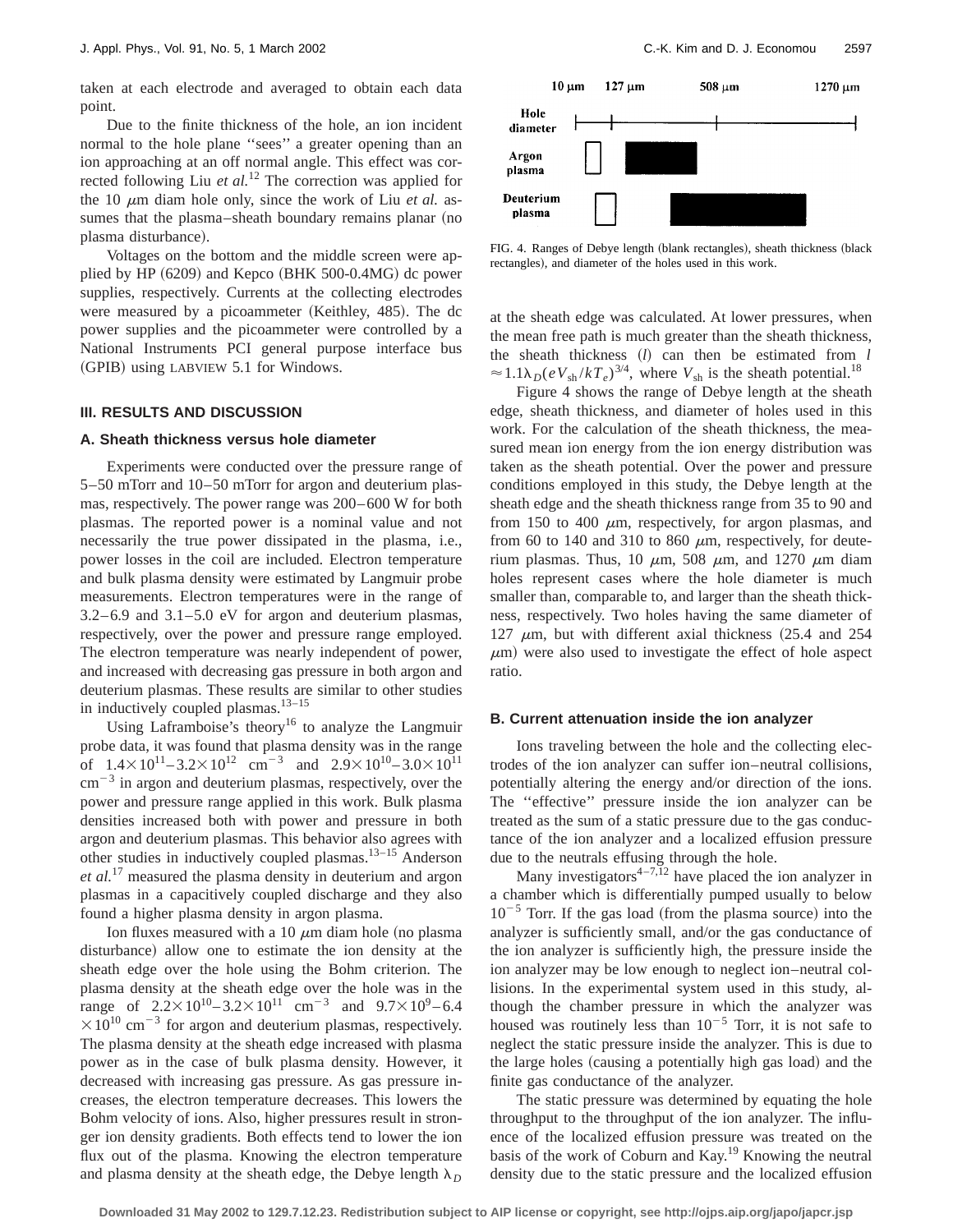

FIG. 5. Fraction of ions reaching collecting electrode along centerline without collisions with neutrals in the ion analyzer as a function of hole diameter and pressure in argon (top) and deuterium (bottom) plasmas.

pressure, the fraction of ions that reach the collecting electrode of the ion analyzer without collisions was obtained as a function of hole radius and pressure in the plasma region.

Figure 5 shows the fraction of ions reaching the collecting electrode along the center line without collisions in argon and deuterium plasmas, respectively. For this calculation, the pressure in the housing chamber was  $1\times10^{-5}$  Torr and the gas temperature was assumed to be 300 K. As expected, the fraction of ions without collisions decreases with increasing gas pressure and hole diameter. It can be seen that more than 99% of ions could reach the collecting electrode without collisions when the hole diameter is less than 10  $\mu$ m. However, when the hole diameter becomes  $1270 \mu m$ , ion–neutral collisions are not negligible any more, resulting in fractions of ions experiencing collisions as high as 57% and 7% in argon and deuterium plasmas, respectively. This current attenuation effect was corrected in the reported ion flux measurements at each hole size and pressure condition.

# **C. Ion energy distributions**

Figures 6 and 7 show the energy distributions of ions through a 10  $\mu$ m diam hole (no plasma disturbance) for ar-



FIG. 6. Energy distributions of ions through a 10  $\mu$ m diam hole for argon plasmas:  $(a)$  5 mTorr pressure and  $(b)$  600 W power.

gon and deuterium plasmas, respectively. One observes two peaks in argon and four peaks in deuterium, respectively. The structure of the ion energy distribution (IED) suggests that the plasma potential is modulated. This is due to stray capacitive coupling from the unshielded coil and the beam acceleration electrode  $(Fig. 2)$  to the plasma. The amount of capacitive coupling from the beam acceleration electrode was minimized for each experiment by tuning the capacitor of the circuit connected to the beam acceleration electrode shown in Fig. 2. The stray capacitive coupling resulted in a rf biased sheath over the grounded electrode with the hole.

The shape of the ion energy distribution in a rf sheath depends critically on the product of the ion transit time  $\tau_i$ and the angular frequency of the applied field ( $\omega=1/T$ ).<sup>20,21</sup> When  $\omega \tau_i \ll 1$ , ions cross the sheath in a short time compared to the field oscillations. Under this condition, the ion energy will depend on the phase of the rf cycle when the ion enters the sheath. Thus, ion energy distributions are double peaked (for a single ion) with the maximum and minimum energies corresponding to ions crossing the sheath during the maximum and minimum sheath potential, respectively. On the other hand, when  $\omega \tau_i \geq 1$ , ions experience many field oscillations while crossing the sheath. The ion energy will then depend on the average sheath potential, resulting in a single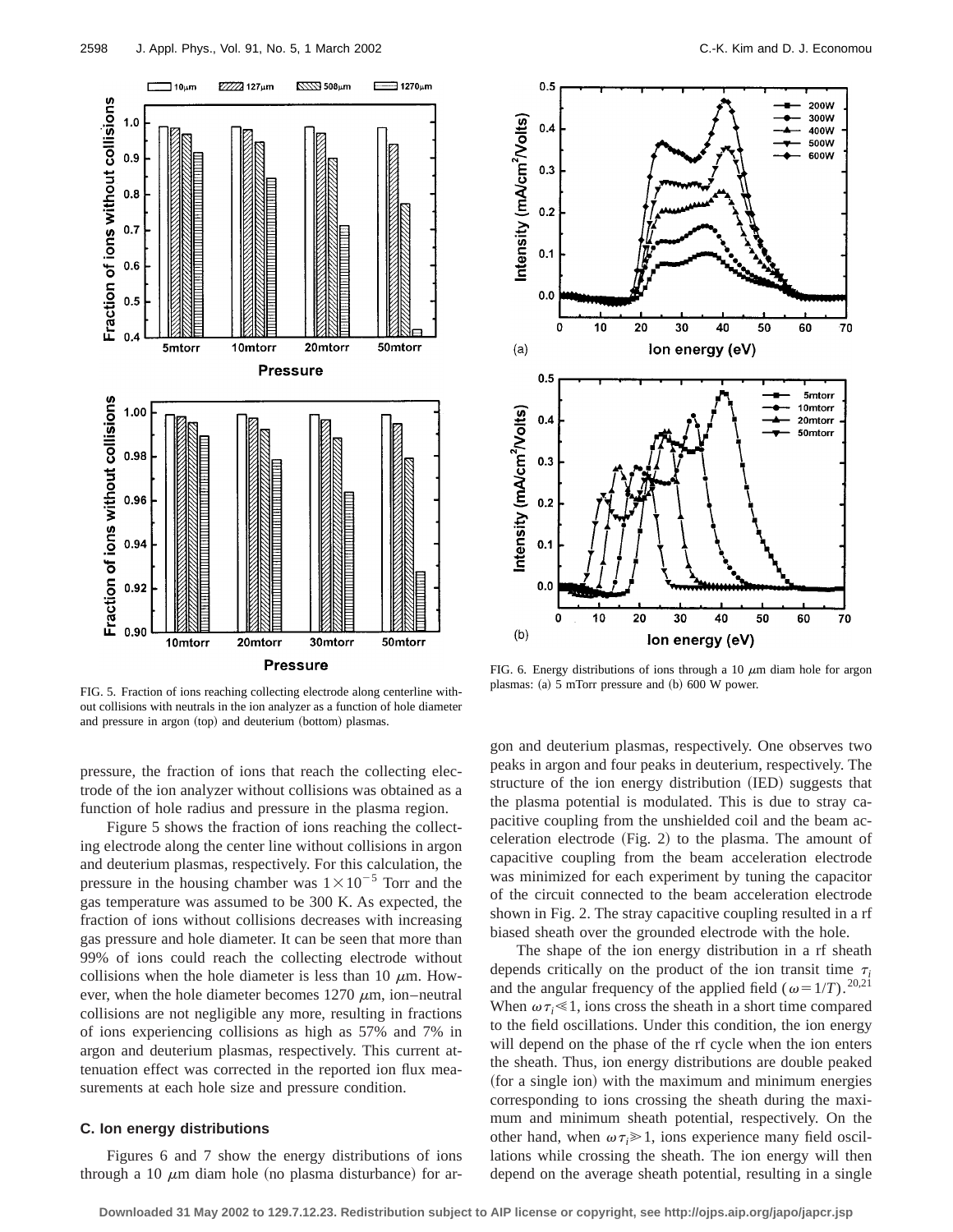

FIG. 7. Energy distributions of ions through a 10  $\mu$ m diam hole for deuterium plasmas: (a) 30 mTorr pressure and (b) 400 W power.

peak in the ion energy distributions. The ion transit time can be estimated as the inverse of the ion plasma frequency  $(\omega_{pi})$  based on the plasma density at the sheath edge,<sup>21</sup>  $\tau_i$  $=1/\omega_{pi}$ , where  $\omega_{pi}=(e^2n_{is}/\epsilon_0m_i)^{1/2}$ . Using the angular frequency of  $(2 \pi) \times (13.56 \text{ MHz}) = 8.52 \times 10^7 \text{ s}^{-1}$ , one finds that  $\omega \tau_i$  is about 0.7–2.7 for Ar<sup>+</sup> ions, and 0.4–0.9 and 0.6–1.6 for  $D^+$  and  $D_3^+$  ions (see below), respectively, over the range of power and pressure applied in this study. Ulacia and McVittie $^{22}$  pointed out that the modulation of ion energy is still apparent even when the ion transit time is about five rf periods. Thus, the energy of ions impinging on the 10  $\mu$ m diam hole should be modulated.

It is known<sup>23,24</sup> that the energy separation  $\Delta E$  of a pair of peaks (corresponding to an ion) in the IED is inversely proportional to the square root of the ion mass. Thus, for two ions with masses  $m_i$  and  $m_o$  one has,  $\Delta E_o / \Delta E_i$  $=(m_i/m_o)^{1/2}$ , where subscripts *i* and *o* correspond to the inner and outer pairs of peaks of the IED, respectively. The measured energy separations of the inner and outer peak pairs of the IED for deuterium (Fig. 7, top), supported the hypothesis that  $D^+$  and  $D_3^+$  are the dominant ions in the plasma, i.e., the energy separation ratio predicted for the  $D^+ / D_3^+$  pair was closest to the measured energy separation, when compared to the other possible ion pairs. However, the presence of  $D_2^+$  in the plasma cannot be ruled out since the



FIG. 8. Energy distributions of ions through a 1270  $\mu$ m diam hole: (a) argon plasmas at 600 W and (b) deuterium plasmas at 600 W.

peaks of the IED are not sharp, and species identification based on  $\Delta E$  alone does not suffice.

At a constant pressure (Figs. 6, top and 7, top), the peak, minimum, and maximum ion energy are nearly constant as power is varied in both argon and deuterium plasmas. This behavior is consistent with other studies in argon or other discharges. $4-7.9$  It is a characteristic of ion energy distributions in inductively coupled plasmas. In these plasmas, plasma power controls ion flux, not ion energy.

In an argon plasma, the peak, minimum and maximum ion energy decrease as pressure was increased at constant power (Fig. 6, bottom). It is expected that ions will experience more collisions with increasing pressure, resulting in lower ion energy. In a deuterium plasma, however, ions impinging on the 10  $\mu$ m diam hole have a nearly constant peak, minimum, and maximum energy as pressure is varied at constant power (Fig. 7, bottom). In deuterium plasmas, the collision cross section of ions with neutrals is much lower than that in argon plasmas, making ion flow (through the sheath and through the analyzer behind the 10  $\mu$ m hole) collisionless over the pressure range applied in this work.

Figure 8 shows the energy distributions of ions impinging on a 1270  $\mu$ m diam hole at a given power. In an argon plasma (Fig. 8, top), the peak, minimum, and maximum ion energy decrease as pressure is increased, due to more ion–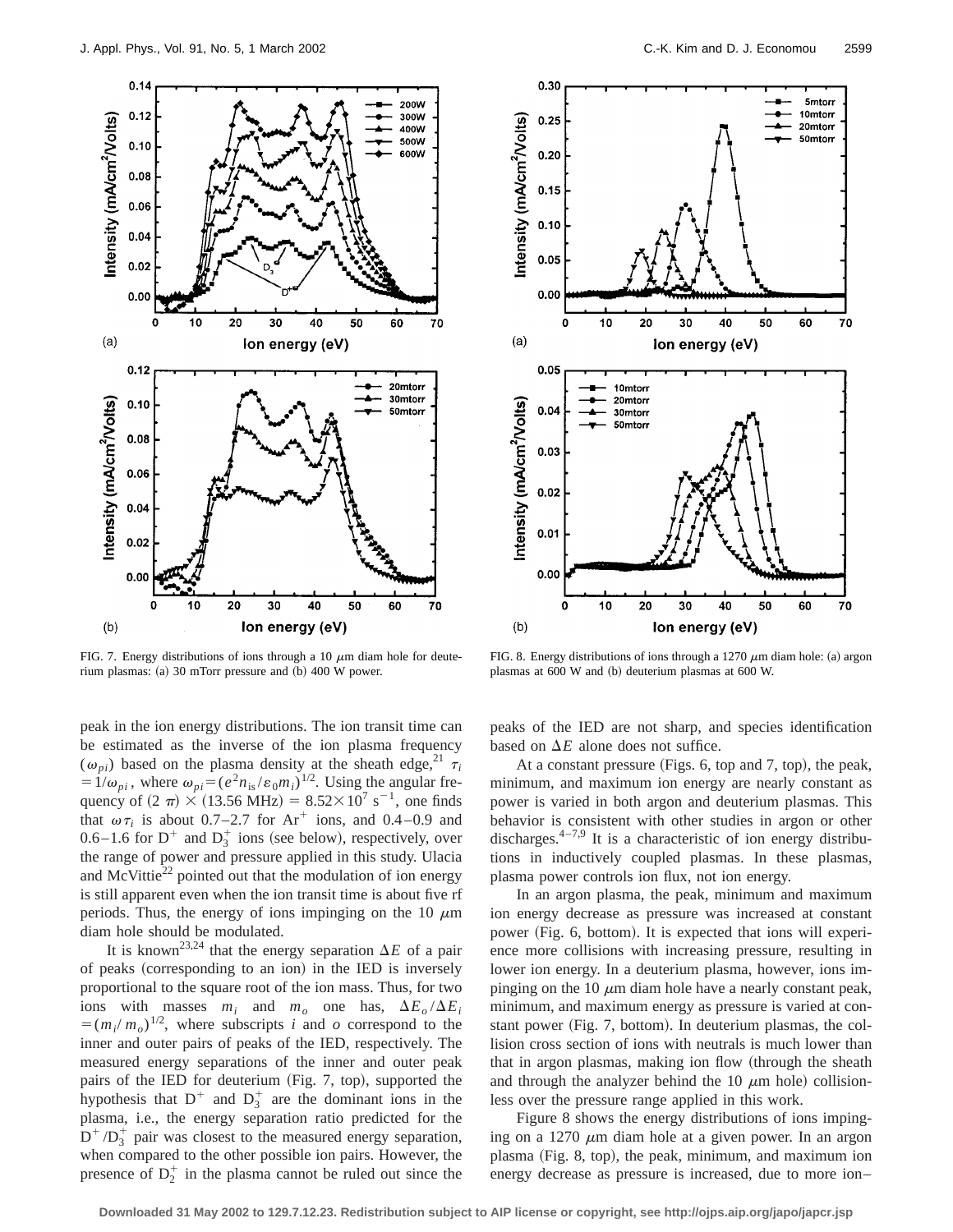neutral collisions with pressure. In a deuterium plasma Fig. 8 (bottom)], the peak, minimum, and maximum ion energy also decrease as pressure is increased. This is in contrast to the case of the 10  $\mu$ m diam hole (Fig. 7, bottom). This is due to ion–neutral collisions mainly in the space between the hole and the collecting electrodes of the ion analyzer. With a large diameter hole, the gas load effusing from the plasma into the analyzer body  $(Fig. 2)$  establishes a high enough pressure inside the analyzer that even deuterium ions can suffer a collision.

The striking difference in the ion energy distributions between Figs. 6 and 8, however, is that the 10  $\mu$ m diam hole produces two or four peaks in argon or deuterium plasmas, respectively, while the 1270  $\mu$ m diam hole results in a single peak in argon and a single peak with a shoulder in deuterium plasmas. This implies plasma leakage into the  $1270 \mu m$  diam hole. Note that the 1270  $\mu$ m diam hole is larger than the sheath thickness (see Fig. 4). If plasma penetrates into the hole, ions escaping from the plasma will be hardly affected by the sheath between the plasma and the solid wall, and will arrive at the detecting electrode experiencing the average plasma potential, because their transit time is correspondingly larger (see Fig. 1). Thus, the ion energy distributions will have a single peak. The shoulder of the peaks in the deuterium plasmas may be a consequence of the fact that deuterium ions are quite light and some residual modulation of their energy still remains.

The IED of ions extracted from a 508  $\mu$ m diam hole ~Fig. 9! appears to be in-between the distributions measured with the 10  $\mu$ m and 1270  $\mu$ m diam holes. Since the size of the 508  $\mu$ m diam hole is comparable to the sheath thickness (Fig. 4), plasma will penetrate the hole partly, as depicted in Fig. 1, bottom.

The mean ion energy was obtained by integrating the ion energy distribution function. It was found that the mean ion energies are nearly constant with power in all cases in both argon and deuterium plasmas. This is consistent with other studies in inductively coupled plasmas in which plasma power only weakly affects the mean ion energy.<sup>4,24</sup> This is in contrast to capacitively coupled plasmas, in which the mean ion energy with the rf peak-to-peak voltage.

## **D. Ion increases angular distributions**

Ion angular distributions were measured by the sectioned ion analyzer (Fig. 3). The area of each collecting electrode varies by more than a factor of 70 as one moves from the smaller circular electrode at the center to the largest annular electrode at the edge of the ion detector. It was necessary, therefore, to divide the raw signals from each electrode by the electrode area in order to obtain measurements of ion flux versus angle.

Figure 10 shows that the angular distributions of ions through a 10  $\mu$ m diam hole in argon and deuterium plasmas are nearly Gaussian peaking at zero angle from the surface normal. Since the sheath thickness is much larger than 10  $\mu$ m, the plasma is not perturbed by the presence of the hole  $(see Fig. 1, top).$  Many experimental and theoretical



FIG. 9. Energy distributions of ions through a 508  $\mu$ m diam hole: (a) argon plasmas at 400 W and (b) deuterium plasmas at 30 mTorr.

studies<sup>25,26</sup> suggest that the ion angular distribution is approximately Gaussian when the ion trajectories are not perturbed by fringing electric fields around the hole. For Gaussian distributions, the ion angular distribution function  $f(\theta)$  is given by<sup>26</sup>  $f(\theta) = C_N \exp(-\beta \theta^2)$ , where  $C_N$  is a normalization constant,  $\theta$  is the incidence angle measured from the surface normal, and  $\beta = eV_{sh}/kT_+$  is the ratio of the directed energy gained in the sheath (equal to the sheath potential,  $V_{\text{sh}}$ , if  $V_{\text{sh}} \gg T_e$ ) to the ion temperature  $T_+$ . Parameter  $\beta$ determines the full width at half maximum (FWHM) of the ion angular distribution  $\Delta \theta_{\text{FWHM}} = 2 \sqrt{\ln 2/\beta}$ . At given pressure, the FWHM was found to increase with power in both argon and deuterium plasmas. In argon plasmas, the FWHM increased as pressure was increased due to collisions with neutrals. However, the FWHM remained nearly constant as pressure was varied in deuterium plasmas because of the much lower collisionality of these plasmas.

When plasma leaks into the hole, the ion angular distributions are not Gaussian any more. Figures 11 and 12 show the angular distributions of ions impinging on 508 and 1270  $\mu$ m diam holes, respectively. The ion angular distributions are very broad because of plasma leakage into the holes. When the hole diameter  $(508 \mu m)$  is comparable to the sheath thickness, the ion angular distributions become a bit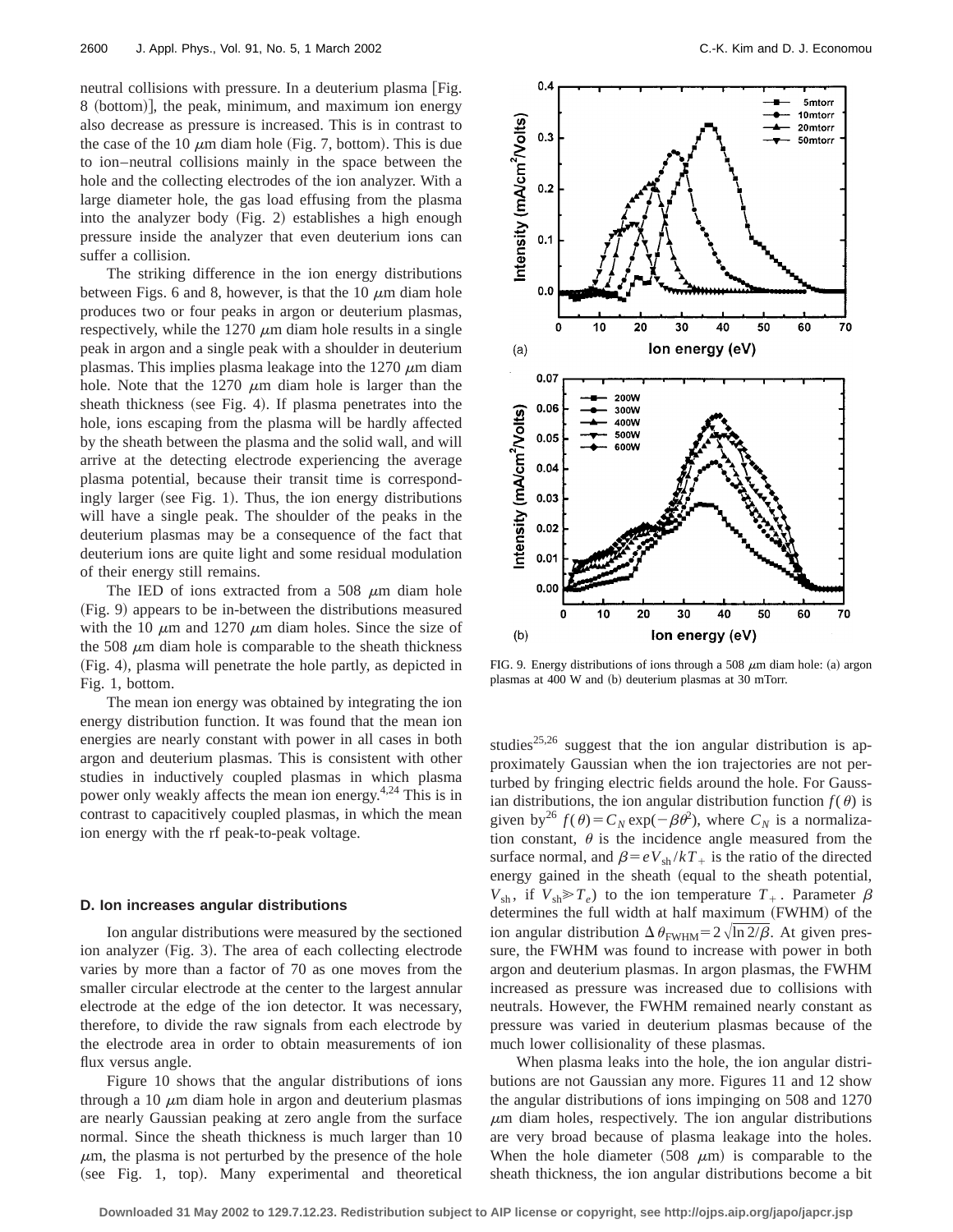

FIG. 10. Angular distributions of ions through a 10  $\mu$ m diam hole: (a) argon plasmas at 600 W and (b) deuterium plasmas at 600 W. FIG. 11. Angular distributions of ions through a 508  $\mu$ m diam hole: (a)

more isotropic as power is increased at a given pressure in both argon and deuterium plasmas  $(Fig. 11)$ . In this case, the plasma–sheath boundary is located inside the hole  $(Fig. 1,$ bottom). The plasma meniscus gets closer to the bottom of the hole as power is increased (thinner sheath) resulting in more isotropic distributions of ion angles. When the hole diameter (1208  $\mu$ m) is larger than the sheath thickness (Fig. 12), the ion angular distributions are fairly isotropic up to 30° from the surface normal over the power and pressure range used. In this case, the ion angular distribution shapes are nearly constant with power and pressure in both argon and deuterium plasmas, implying that plasma fully penetrates into the hole.

Hole aspect ratio also affects the ion angular distribution. Figure 13 shows the angular distributions of ions impinging on 127  $\mu$ m diam holes with 24.5 and 245  $\mu$ m thickness, respectively, in deuterium plasmas. The intensity was normalized by the maximum intensity for each power for better comparison. When the hole aspect ratio increases (open symbols), the ion angular distribution drops to zero faster, because ions in the wings of the distribution collide with the sidewalls of the hole and are neutralized. The possibility of ions striking the sidewalls of the higher aspect ratio hole can also be inferred from the ion flux (not shown). It was found that the total ion flux measured with the higher aspect ratio



argon plasmas at 20 mTorr and (b) deuterium plasmas at 50 mTorr.

(thicker) hole was smaller compared to that measured with the lower aspect ratio hole.

The desired angular spread of ions extracted from a plasma depends on the application. For example, anisotropic etching requires a collimated beam, while coating or cleaning of the sidewalls of surface features is facilitated with divergent beams. Therefore, it is very useful to know the degree of ion beam divergence (cone of ion angles) at a given plasma condition. Figure 14 shows the angle of the cone into which 50% of ions are contained as a function of the ratio of the hole diameter to the sheath thickness, for deuterium plasmas. A similar plot was obtained for argon plasmas. In this plot, the measured ion angles were taken to be limited by the ion analyzer when the ion current at the maximum angle than can be captured by the ion analyzer  $(34°)$  was larger than 30% of the maximum current at a given experimental condition. According to this criterion, filled symbols or open symbols in Fig. 14 represent ion angles limited or not limited by the ion analyzer, respectively.

When the ratio of the hole diameter to the sheath thickness is much less than unity  $(0.01-0.03)$ , the angle is saturated at about 4°. In this regime, the hole diameter is much smaller than the sheath thickness and the plasma–sheath meniscus is planar (see Fig. 1, top). Thus, variation of the hole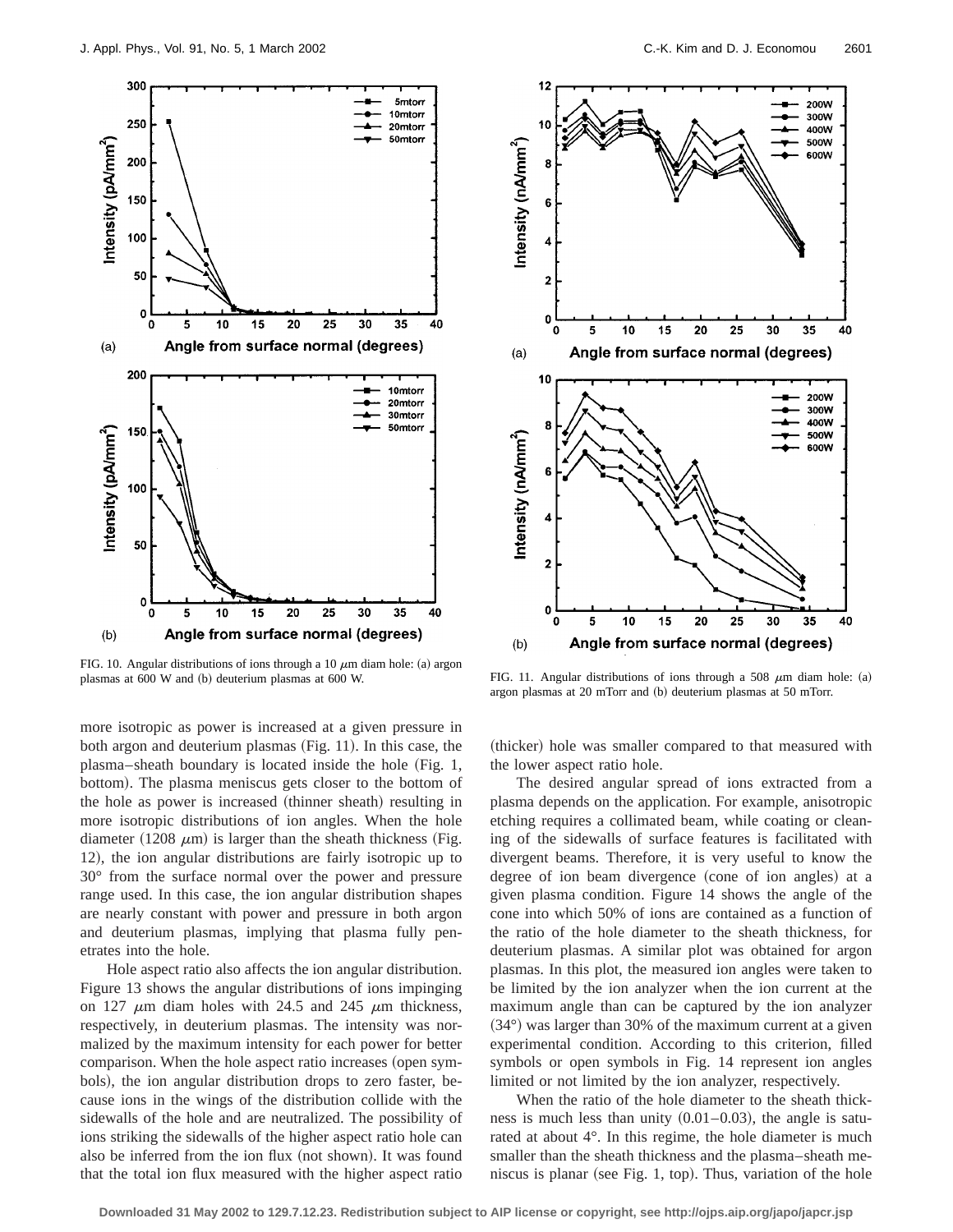

FIG. 12. Angular distributions of ions through a 1270  $\mu$ m diam hole: (a) argon plasmas at 200 W and (b) deuterium plasmas at 20 mTorr.

diameter does not affect significantly the cone of ion angles. When the ratio of the hole diameter to the sheath thickness increases  $(0.2-2)$ , the cone of ion angles increases dramatically. In this regime, the plasma starts bulging into the hole. Therefore, ions spread and the cone of ion angles increases. When the ratio of the hole diameter to the sheath thickness increases further  $(>=3)$ , the cone of ion angles saturates at about 16°. This value is limited by the geometry of the ion analyzer used in this work. Nevertheless, the ion angles are still expected to saturate (at a larger angle) for large hole diameter to sheath thickness ratios. In this regime, the plasma would leak completely out of the hole (see Fig. 1, middle). Therefore, the variation of the hole diameter should not affect significantly the cone of ion angles.

## **IV. CONCLUSIONS**

Plasma molding over surface topography was investigated by measuring the energy and angular distribution of ions extracted from a hole in contact with a high density plasma. Interaction of a plasma with a single hole was thought to be a well-defined experiment to study plasma– grid interaction. Holes with 10, 508, or 1270  $\mu$ m in diameter were used to represent the cases of hole diameter much less



FIG. 13. Angular distributions of ions through a 127  $\mu$ m diam hole in deuterium plasmas at 10 mTorr pressure. Filled and open symbols correspond to 25.4 and 254  $\mu$ m thickness of the hole, respectively. Intensities were normalized with respect to maximum intensity at given power.

than, comparable to, or larger than the sheath thickness, respectively. Holes having the same diameter of  $127 \mu m$ , but with different thickness  $(25.4 \text{ and } 254 \text{ }\mu\text{m})$  were also used to study the effect of the hole aspect ratio.

The ion energy distribution showed different behavior according to the hole diameter. When the hole diameter  $(10$  $\mu$ m) was much less than the sheath thickness, the ion energy distribution had multiple peaks: two peaks in argon (due to one ion species,  $Ar^{+}$ ) and four peaks in deuterium (due to two ion species,  $D^+$  and  $D_3^+$ ). The ion energy was modulated, because the ion transit time through the sheath was smaller than or comparable to the rf period. The peak, minimum, and maximum ion energy were nearly constant as power was varied in both argon and deuterium plasmas. This is because in inductively coupled plasmas, plasma power controls ion flux, not ion energy. The peak, minimum, and maximum ion energy decreased with increasing pressure in



FIG. 14. Angle of cone into which 50% of ions are contained as a function of the ratio of the hole diameter to the sheath thickness for deuterium plasmas. Filled and open symbols represent ion angles limited or not limited by the ion analyzer, respectively.

**Downloaded 31 May 2002 to 129.7.12.23. Redistribution subject to AIP license or copyright, see http://ojps.aip.org/japo/japcr.jsp**